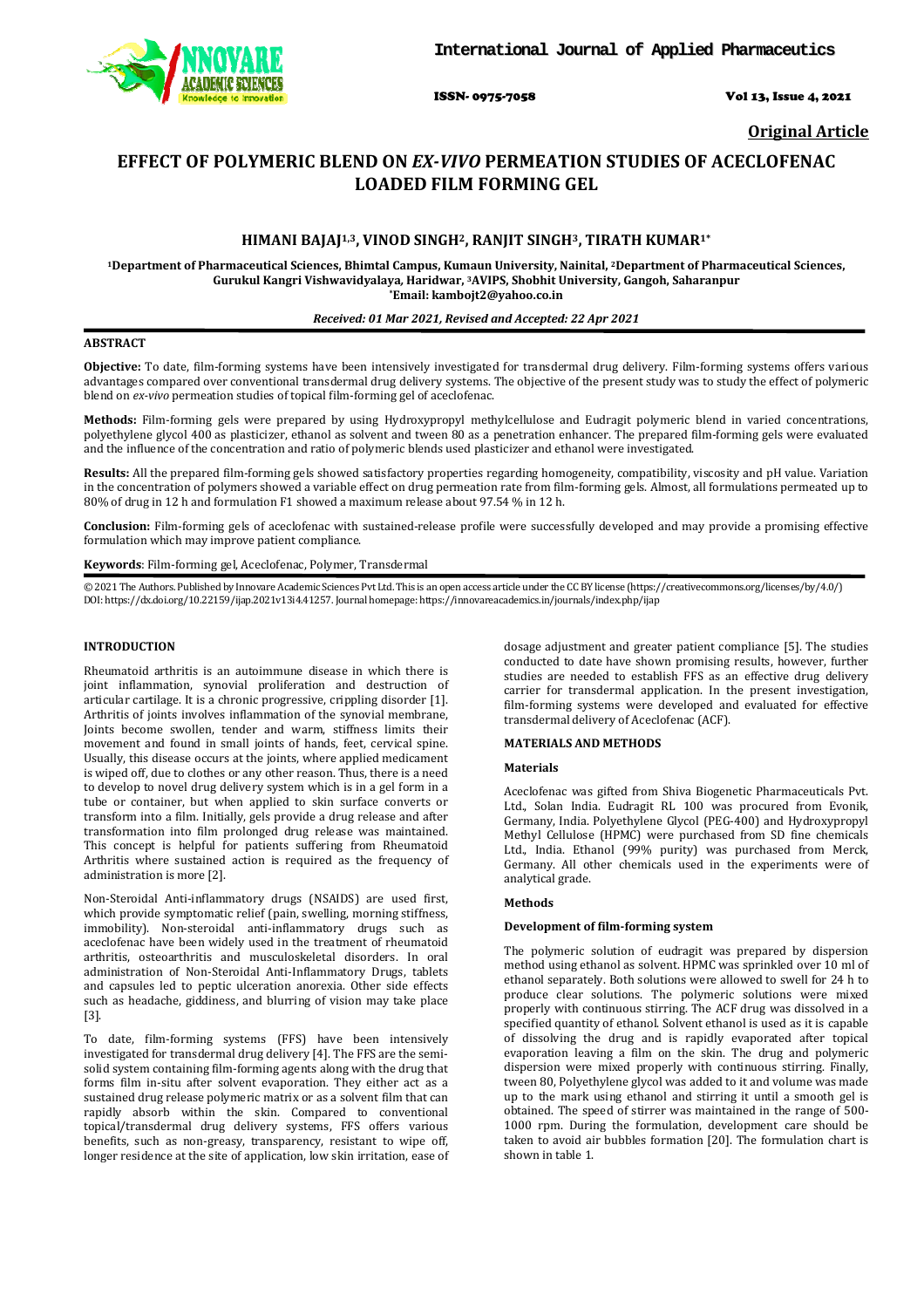**Table 1: Formulation design of aceclofenac-loaded film-forming gel** 

| <b>Formulation code</b> | ACF(%) | HPMC $(%)$ | Eudragit RL100 (%) | <b>PEG400 (%)</b> | <b>Tween 80 (%)</b> | Ethanol |
|-------------------------|--------|------------|--------------------|-------------------|---------------------|---------|
| F1                      |        |            | 0.4                |                   |                     | q. s    |
| F <sub>2</sub>          |        |            | 0.4                |                   | U.5                 | q. s    |
| F3                      |        |            | 0.4                |                   | U.5                 | q. s    |
| F4                      |        |            | 0.6                |                   | U.5                 | q. s    |
| F <sub>5</sub>          |        |            | 0.6                |                   | U.F                 | q. s    |
| F6                      |        |            | 0.6                |                   | Ս.Ե                 | q. s    |
| F7                      |        |            | 0.8                |                   | Ս.Ե                 | q. s    |
| F8                      |        |            | 0.8                |                   | U.F                 | q. s    |
| F9                      |        |            | 0.8                |                   | U.5                 | a. s    |

## **Physicochemical evaluation**

## **Compatibility studies**

Drug-excipient interaction was evaluated using FT-IR spectroscopy [4]. IR spectrum of the drug and its combinations with other excipients were recorded from the Potassium bromide (KBr) dispersion method using AX-1 spectrophotometer (Perkin Elmer, USA). The film-forming gel samples was dried and crushed so as it can be easily combined with KBr (1:1) were recorded over the range of 400 to 4000 cm $^{-1}$  with the resolution of 4 cm $^{-1}$ .

## **pH measurements**

The developed films were kept in the purified water (5 ml) for 2 hr at room temperature with continuous stirring. The pH of the solution was measured by keeping the electrode in contact with the surface of the film under a swelling state [6]. The experiment was carried out in triplicate (n=3).

### **Rheological studies**

The viscosity and the torque of the developed gel formulations were measured using a digital Brookfield viscometer LVDV II+model with S 64 spindle [7]. The measurement was performed at a controlled temperature of 30±2 °C. About 0.5 gm of the developed formulation was used for the measurements. The viscosity and torque were determined at 20, 50 and 100 rpm. The experiment was carried out in triplicate (n=3).

#### **Drug content**

The gel formulation of 1 gm was taken in a volumetric flask filled with 100 ml of PBS (pH 6.8). The volumetric flask filled with drugloaded gel along with PBS stirred for 2 hr using a mechanical stirrer in order to dissolve the drug from the gel into the solvent. The solution was filtered through Whatman filter paper. The absorbance was recorded by UV Vis spectrophotometer at 275 nm after suitable dilutions [8].

#### **Homogeneity**

The developed gel formulations were placed on the petri dish and allowed to set into it. These formulations were evaluated for their appearance and any possible aggregates via visual inspection.

#### *Ex-vivo* **skin permeation study of film-forming gel**

*Ex-vivo* skin permeation study was carried out as per the method described in the literature [9]. The experimental procedures and protocols were reviewed and approved by the Institutional Animal Ethical Committee (IAEC) [CPCSEA/IAEC/SBS/2017-18/009] Sardar Bhagwan Singh Post Graduate Institute of Biomedical Sciences and Research, Balawala, Dehradun. The animals were housed in standard polypropylene cages and maintained under controlled room temperature  $(22\pm2 \degree C)$  and relative humidity (55 $\pm$ 5%) with 12:12 hour light and dark cycle. The animals were provided with commercially available rat normal pellet diet and water *ad libitum*. A section of the young rat skin  $(3 \times 3 \text{ mm})$  from the abdominal region of the rat was carefully excised after animal sacrifice. The hairs on the skin were removed with the help of scissors and any undesirable matter was wiped-out with the help of cotton. The cleaned skin was then washed with saline before the experiment. Ex-vivo skin permeation of ACF-loaded film forming gels F1-F9 was investigated at predetermined time points 0,0.5,1,2,4,6,8,10 and 12 h using

Franz-diffusion cell. The abdominal skin was washed with PBS (pH 6.8) and mounted over the diffusion cell. About 1 gm of the gel was placed on the donor compartment and covered with aluminium foil to prevent drying out of the gel. The temperature of the cell was maintained at  $37\pm5$  °C and the medium was by magnetic stirrer at 100 rpm [10].

Sample (2 ml) were collected from the receptor compartment at a predetermined time interval and then immediately analyzed spectrophotometrically at 275 nm against a blank prepared with the permeated formulation without the drug. At each sampling time point, the medium of the receptor compartment was replaced by the equal volume of fresh medium. The experiment was carried out in triplicate (n=3). Graph was plotted between the cumulative amount of drug permeated in receptor compartment versus time.[21].

# **RESULTS AND DISCUSSION**

## **Formulation development**

The ACF-loaded film-forming gels (F1-F9) were developed using variable composition of gelling and film-forming agents (table I). To enhance the solubility of the drug and its penetration through the skin, PEG and Tween 80 were added in the formulation. The developed formulations were evaluated for various physicochemical parameters.

#### **Compatibility studies**

FTIR spectrum of the drug ACF was recorded over the range of 400 to 4000 cm<sup>-1</sup> with the resolution of 4 cm<sup>-1</sup> (fig. 1). The peak at 3318 cm-1 represents–NH Stretching related to broad secondary amine and carboxylic acid (hydroxyl) band in ACF. Peak at (1716.8 cm-1) represents-C=O Stretching of ketone band. Peak at (1589.5 cm-1) represents the C=C bending of the aromatic group. Peak at (1500 cm-<sup>1</sup>) represents C-C bending of the aromatic group. Peak at (1480.61 cm-1) represents the C=C bending of the aromatic group. Peak at (1178.86 cm-1) represents C-O stretching of carboxylic acid in ACF.

FTIR spectrum of the drug ACF and HPMC was recorded over the range of 400 to 4000 cm<sup>-1</sup> with a resolution of 4 cm<sup>-1</sup> (fig. 2). The mixture showed the characteristic peaks of ACF and HPMC. The broad peak (3371.62 cm-1) represents–NH Stretching related to broad secondary amine and carboxylic acid (hydroxyl) band in ACF. Peak at (1067.58 cm-1) represents-C-O stretching which is characteristic of glucose ring present in HPMC. Peak at (1642 cm-1) represents–C=O stretching of carboxylic in ACF. Peak at (1387 cm-1) represents C-OH bending in ACF and peak at (1216 cm-1) depicts C-N stretching. As per the FTIR spectrum of ACF and HPMC, the mixture showed compatibility and their suitability for the formulation development.

FTIR spectrum of the drug ACF and Eudragit was recorded over the range of 400 to 4000 cm<sup>-1</sup> with the resolution of 4 cm<sup>-1</sup> (fig. 3). The mixture showed the characteristic peaks of ACF and eudragit. The broad peak (3368 cm-1) represents–NH Stretching related to broad secondary amine and carboxylic acid (hydroxyl) band in ACF. Peak at (2923 cm-1) represents-CH stretching of alkane group present in eudragit. Peak at (1644.37 cm<sup>-1</sup>) represents-C=O stretching of carboxylic in ACF. Peak at (1387 cm-1) represents C-OH bending in ACF and peak at (770 cm-1) depicts C-Cl stretching. As per the FTIR spectrum of ACF and eudragit, the mixture showed compatibility and their suitability for the formulation development.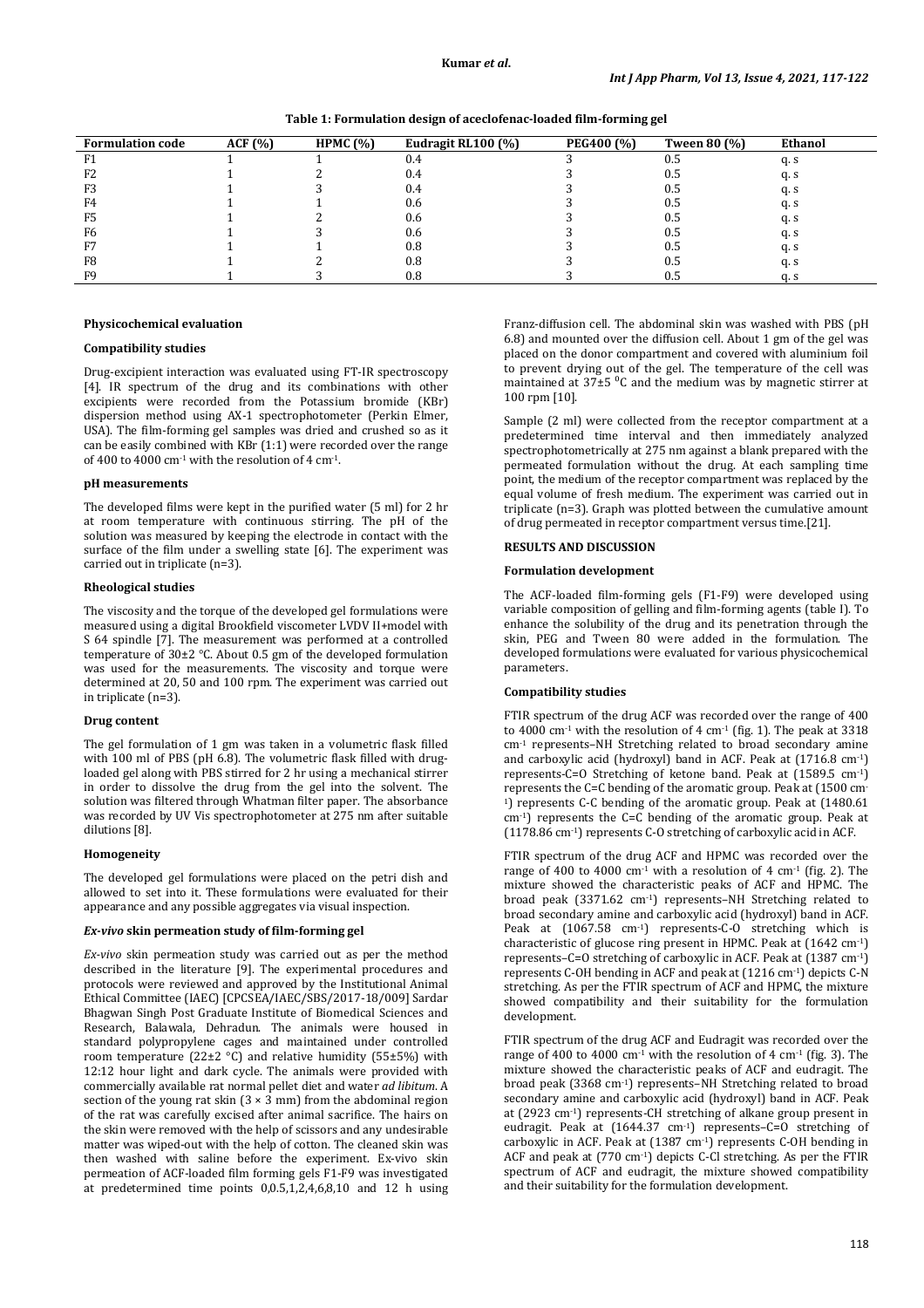

**Fig. 1: FTIR spectrum of ACF recorded over the range of 400 to 4000 cm-1 with the resolution of 4 cm-1**



**Fig. 2: FTIR spectrum of ACF+HPMC recorded over the range of 400 to 4000 cm-1 with the resolution of 4 cm-1**



**Fig. 3: FTIR spectrum of ACF+Eudragit recorded over the range of 400 to 4000 cm-1 with the resolution of 4 cm-1**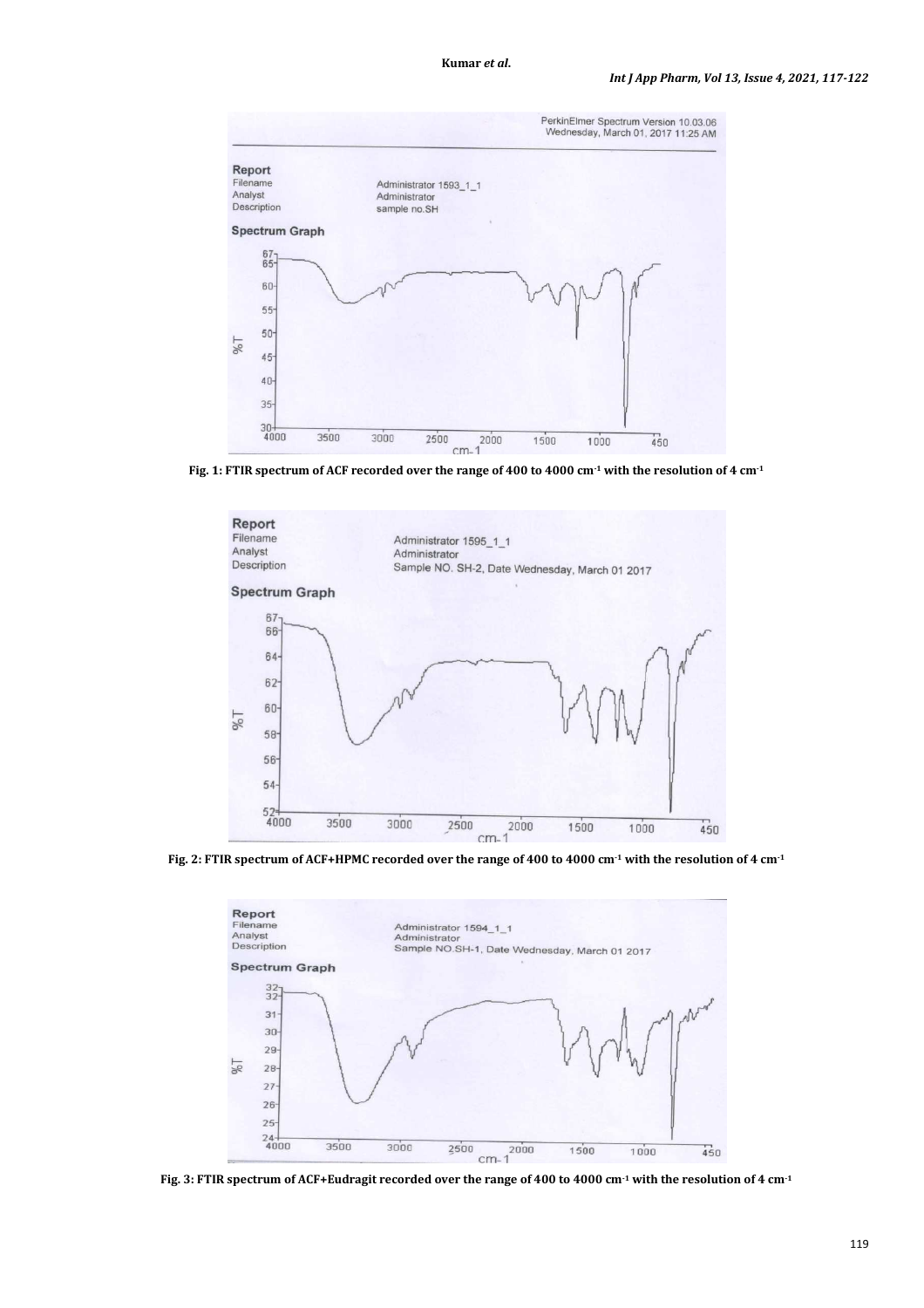## **Physical appearance**

Initially, the gel formulation was transparent in nature after application. However, it rapidly transformed into opaque with film formation. When the film was completely dried, it transformed from opaque to transparent.

#### **pH measurement**

The pH of the gels for transdermal applications should lie within the limits of normal skin pH of 4.5-6.8. The pH range deviated from this range may cause immunological responses like redness, burning and itching of the skin. The prepared film-forming gel formulations F1- F9 have a pH range of  $5.4\pm0.18$  to  $6.3\pm0.08$  which is within the pH range desired for the skin [11].

## **Viscosity**

The viscosity (cps) and torque (%) of the developed formulations (F1- F3) was evaluated at 20, 50 and 100 rpm using a digital Brookfield viscometer LVDV II+model with S 64 spindle (table 2). Formulations F3, F6 and F9 were not evaluated because they were out of the range of spindle S 64 maximum capacity of detection (as the spindles of higher detection limits were unavailable). The formulation F1 had the least viscosity whereas F8 being the most vicious, this increase in viscosity can be attributed to the increase in the polymer concentration of HPMC as we move down the developed formulations within the group. In addition, it was revealed that there was a decrease in viscosity with an increase in RPM which represents the resistive force offered by the gel to the rotation of the spindle [12].

## **Table 2: The viscosity of the film forming systems (mean±SD)**

| <b>Viscosity studies</b> |               |                  |               |                  |               |                  |                |                  |
|--------------------------|---------------|------------------|---------------|------------------|---------------|------------------|----------------|------------------|
| <b>Formulation</b>       | <b>RPM 10</b> | <b>Viscosity</b> | <b>RPM 20</b> | <b>Viscosity</b> | <b>RPM 50</b> | <b>Viscosity</b> | <b>RPM 100</b> | <b>Viscosity</b> |
| code                     | % Torque      | (cps)            | % Torque      | (cps)            | % Torque      | (cps)            | % Torque       | (cps)            |
| F1                       | 0.6           | $349.9 \pm 0.03$ | 1.2           | 349.9±0.05       | 2.4           | $277.9 \pm 0.04$ | 4.1            | $235.9 \pm 0.05$ |
| F <sub>2</sub>           | 13.7          | $8118 \pm 0.05$  | 18.5          | $5449 \pm 0.04$  | 28.2          | $2183 \pm 0.04$  | 39.7           | $2281 \pm 0.04$  |
| F4                       | 0.6           | $349.9 \pm 0.02$ | 1.2           | $349.9 \pm 0.04$ | 2.6           | $311.9 \pm 0.02$ | 4.4            | $253.9 \pm 0.03$ |
| F <sub>5</sub>           | 26.2          | $13217 \pm 0.03$ | 27.8          | 8238±0.02        | 35.2          | $4189 \pm 0.04$  | 40             | $2299 \pm 0.02$  |
| F7                       | 0.7           | $409.9 \pm 0.04$ | 1.1           | $319.9 \pm 0.03$ | 1.9           | $218 \pm 0.05$   | 37.5           | 158±0.05         |
| F8                       | 26.1          | 13961±0.02       | 31.9          | 9438±0.02        | 37.5          | 4399±0.03        | 41             | 2359±0.04        |

Note: All data are presented as mean value±SD and n=3

#### **Table 3: Drug content of the film-forming systems**

| Drug content of formulations |        |        |        |        |        |        |        |        |        |
|------------------------------|--------|--------|--------|--------|--------|--------|--------|--------|--------|
| Formulation no.              | п1     |        | F3     |        |        | F6     |        |        | F9     |
| Drug content $(\%)$          | 98.83  | 99.75  | 99.53  | 98.76  | 99.81  | 99.52  | 98.85  | 99.11  | 99.64  |
|                              | ±0.305 | ±0.532 | ±0.550 | ±0.321 | ±1.044 | ±0.251 | ±0.150 | ±0.563 | ±0.571 |

Note: All data are presented as mean value±SD and n=3

#### **Drug content**

The drug content of the developed formulations was found in the range of 98.76±0.321-99.83% (table 3).

#### **Homogeneity**

The developed formulations in a gel form were evaluated for their homogeneity. All the developed film-forming systems (F1-F9) were found homogeneous without any grittiness. This ensures a smooth application of the formulation which avoids any possible abrasion on the skin [13].

#### *Ex-vivo* **skin permeation study**

The developed formulations were evaluated for their ability to permeate the drug efficiently through the skin in a sustained manner. In addition to the control release property, the eudragit also acts as a film-forming agent for topical formulations. In addition, Tween 80 increases the solubility of the hydrophobic drug and enhances the permeation of the drug through the skin. It can be easily seen from the results that came from *ex-vivo* permeation studies that with an increase in the polymer concentration the release increases.



**Fig. 4: Percent drug permeation of film-forming systems (F1-F5) (mean±SD and n=3)**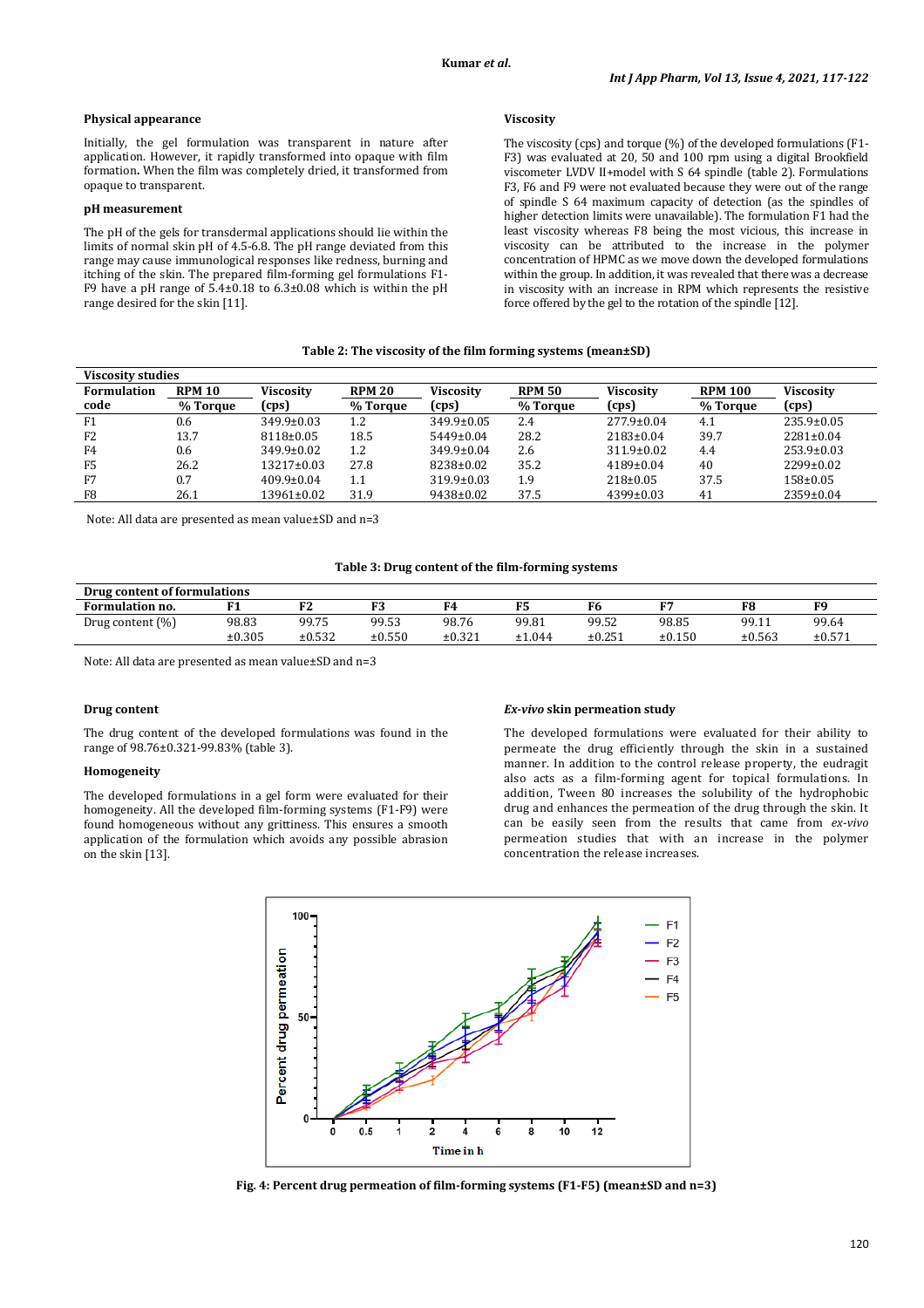

**Fig. 5: Percent drug permeation of film-forming systems (F6-F9) (mean±SD and n=3)** 

The *ex-vivo* permeation study showed that the developed formulations showed a sustained release effect depending upon the concentration of the polymers [16, 17]. It can be seen from the permeation study that with an increase in the concentration of HPMC and Eudragit, the loaded ACF releases from the polymer matrix at the slower rate as shown in fig. 4 and fig. 5. The formulations F7, F8 and F9, due to high polymeric concentration showed large sustained drug release effect compared to the formulations F1-F6.

## **CONCLUSION**

Diseases, such as rheumatoid arthritis usually occurs in joints where there is a great possibility exists that the applied dosage form can easily wipe off following its topical application. Therefore, we developed film-forming systems that have an ability to be there for a longer time period. The present investigation showed that the developed ACF-loaded film-forming gels have acceptable physicochemical properties for the topical application. After the topical application, the gel form converts into a thin film which releases the drug in a sustained manner. The FTIR studies showed compatibility between the drug and the excipients and their suitability for the formulation development. Ex vivo permeation studies showed the sustained release properties of the developed formulation. To conclude, film-forming systems have a great potential for the management of various diseases. However, a further in-depth investigation is warranted to transform this formulation into a successfully marketed product for human application.

## **ACKNOWLEDGEMENT**

The authors profoundly acknowledge Sardar Bhagwan Singh Post Graduate Institute of Biomedical Sciences and Research, Balawala, Dehradun, India for providing the animal facilities and Shiva Biogenetic pharmaceuticals Pvt. Ltd., Solan India for providing gift sample of aceclofenac.

## **FUNDING**

Nil

## **AUTHORS CONTRIBUTIONS**

All the authors have contributed equally.

## **CONFLICTS OF INTERESTS**

Declared none

## **REFERENCES**

- 1. Baljit K, Qadrie ZL, Amit B, Gautam SP. A never-ending story of rheumatoid arthritis. Int J Pharm Pharm Sci 2020;12:10-7.
- 2. Ranade S, Bajaj A, Londhe V, Kao D, Babul N. Fabrication of polymeric film forming topical gels. Int J Pharm Sci Rev Res 2014;26:306–13.
- 3. Frederiksen K, Guy RH, Petersson K. The potential of polymeric film-forming systems as sustained delivery platforms for topical drugs. Exp Opin Drug Delivery 2016;13:349–60.
- 4. Patel RP, Patel G, Patel H, Baria A. Formulation and evaluation of transdermal patch of aceclofenac. Res J Pharm Dosage Forms  $Tech 2009.1.108-15$
- 5. Nuha R, Abdul SM, Hajera H, Seema F. Simultaneous formulation, evaluation and estimation of controlled release of NSAID drug. Asian J Pharma Anal 2017;7:176-84.
- 6. Liu J, Xiao Y, Allen C. Polymer-drug compatibility: a guide to the development of delivery systems for the anticancer agent, ellipticine. J Pharm Sci 2004;93:132–43.
- 7. Li X, Zhang R, Liang R, Liu W, Wang C, Su Z, *et al*. Preparation and characterization of sustained-release rotigotine filmforming gel. Int J Pharm 2014;460:273–9.
- 8. Harish NM, Prabhu P, Charyulu RN, Gulzar MA, Subrahmanyam EVS. Formulation and evaluation of in situ gels containing clotrimazole for oral candidiasis. Ind J Pharm Sci 2009;71:421–7.
- 9. Arellano A, Santoyo S, Martín C, Ygartua P. Influence of propylene glycol and isopropyl myristate on the *in vitro* percutaneous penetration of diclofenac sodium from carbopol gels. Eur J Pharm Sci 1999;7:129–35.
- 10. Tas C, Ozkan Y, Savaser A, Baykara T. *In vitro* and ex vivo permeation studies of chlorpheniramine maleate gels prepared by carbomer derivatives. Drug Dev Indust Pharm 2004;30:637–47.
- 11. Patel J, Patel B, Banwait HS, Parmar K, Patel M. Formulation and evaluation of topical aceclofenac gel using different gelling agent. Int J Drug Dev Res 2011;3:156–64.
- 12. Singh V, Busheetti SS, Raju SA, Ahmad R, Singh M. *In vitro* and *in vivo* evaluation of stimuli sensitive hydrogel for ophthalmic drug delivery. Ind J Pharm Edu Res 2010;44:380–5.
- 13. Attia MA, Badawy HYE. Film-forming gel for treatment of oral mucositis: *in vitro* studies. Int J Drug Delivery 2010;2:314–21.
- 14. Hardainiyan SK, Kumar K, Nandy BC, Saxena R. Design, formulation and *in vitro* drug release from transdermal patches containing imipramine hydrochloride as model drug. Int J Pharm Pharm Sci 2017;9:220-5.
- 15. Tas C, Ozkan Y, Savaser A, Baykara T. In vitro and ex vivo permeation studies of chlorpheniramine maleate gels prepared by carbomer derivatives. Drug Dev Indust Pharm 2004;30:637–47.
- 16. Garg A, Aggarwal D, Garg S, Singla AK. Spreading of semisolid formulations. Pharm Tech; 2002. p. 84–105.
- 17. Bernkop SA, Dünnhaupt S. Eudragit-based drug delivery systems. Eur J Pharm Biopharm 2012;81:463-9.
- 18. Bhattarai N, Gunn J, Zhang M. Eudragit-based hydrogels for controlled, localized drug delivery. Adv Drug Delivery Rev 2010;62:83-99.
- 19. Chen Y, Wang M, Fang. Biomaterials as novel penetration enhancers for transdermal and dermal drug delivery systems. Drug Delivery 2013;20:199–209.